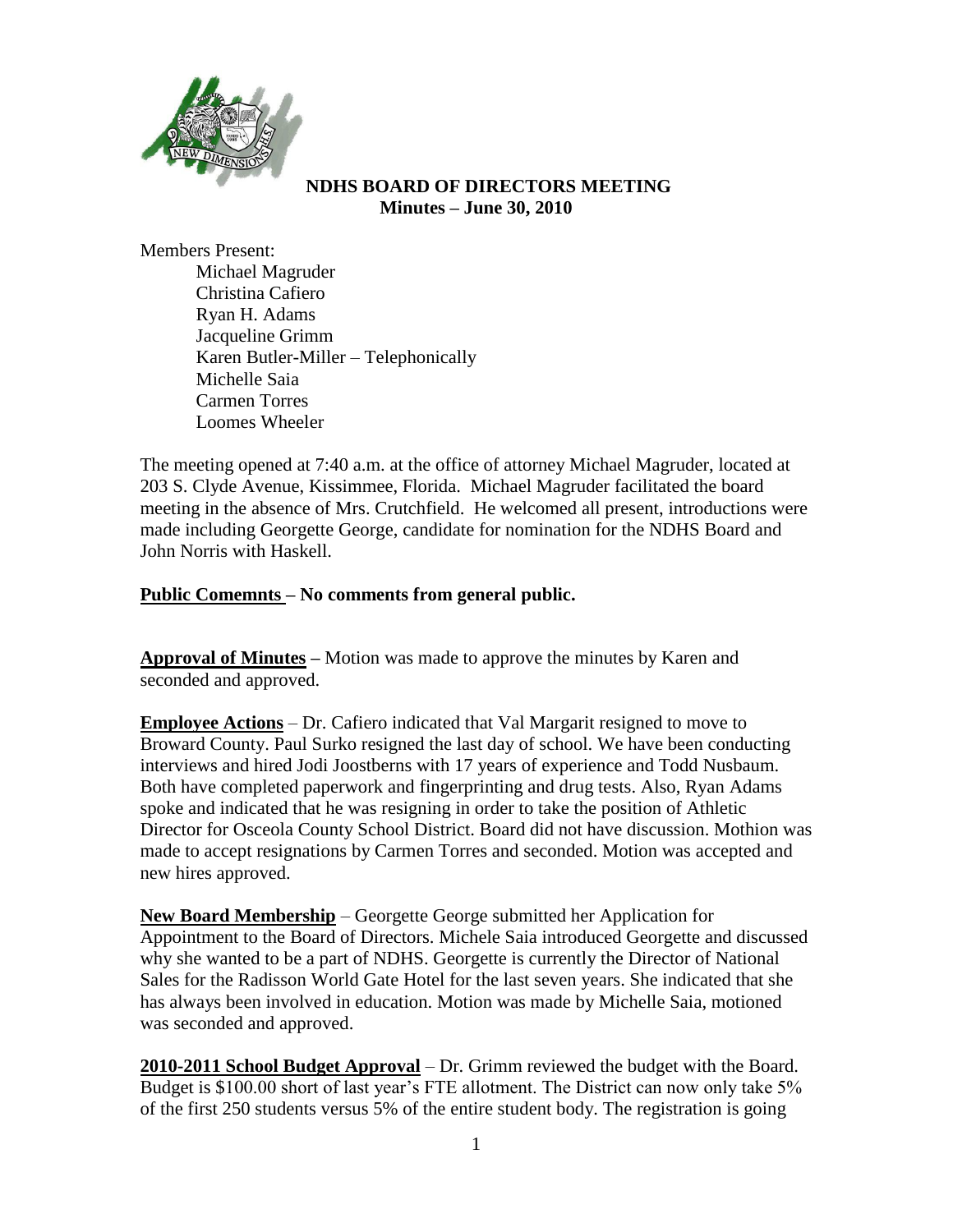very well. Dr. Grimm indicated that NDHS will probably be at 345-350 students. The budget is for 341 students.

Everything is the same as far as what we include in the budget. We have to replace 15 computers @\$700 each. More money was included in the Textbook, materials, and supplies because we have increased the number of AP course offerings. Teacher and administrator salary line includes a step increase.

Dr. Grimm and Dr. Cafiero are asking that they receive an extra \$3,000 for their doctorate as indicated on the salary chart. Karen indicated that each year the Board has tried very hard to increase administrator salaries commensurate to the teachers' salaries. She indicated that she would be in favor to allow the increase if the budget ever allows it. Mike indicated that there does not need to be a vote now but if the budget allows, it can be re-addressed.

We hired our janitor as a full time position. Last year the position was part time.

Carmen Torres made a motion to accept the budget as is. Motion was carried and approved.

**Board Thank you to Radisson** – Dr. Grimm asked if we could send the Radisson a formal thank you plaque to the Radisson for all the commitment and contributions that they have made for NDHS. The Radisson has sponsored the Works Academy for years. They hosted the graduation ceremony for us. Mike asked Ryan Adams to help with the purchase of the plaque. Georgette indicated that she would have some graduation pictures to give us that could be used on the plaque. The Board gave permission for NDHS to send thank you.

## **OPEN ISSUES:**

- **FCAT Update** Dr. Cafiero indicated that NDHS did very well in most areas. NDHS scored higher than most of District. Same as or higher than State average. Results are attached. Five percent of our 10<sup>th</sup> graders scored a 5 or higher. We know that we need to work with our  $9<sup>th</sup>$  grade reading. Dr. Cafiero indicated that the entire assessment process is being re-vamped with end of course exams beginning with Algebra.
- **Renovations** Dr. Grimm stated that after 13 years it is time to begin the process of renovating the building #1 and to replace our two portables with four classrooms. We would like to have a permanent building to replace the two portables and three classrooms in building one.

Dr. Grimm indicated that Chase Bank is very eager to work with NDHS on a construction loan. We still owe less than \$500,000 on the current loan. This will be paid off in the next two years. Chase agreed that they would roll balance of current loan into the new loan. Dr. Cafiero and Dr. Grimm felt that Haskell would be a good company to work with since we had worked with him in the past for the construction of our second building.